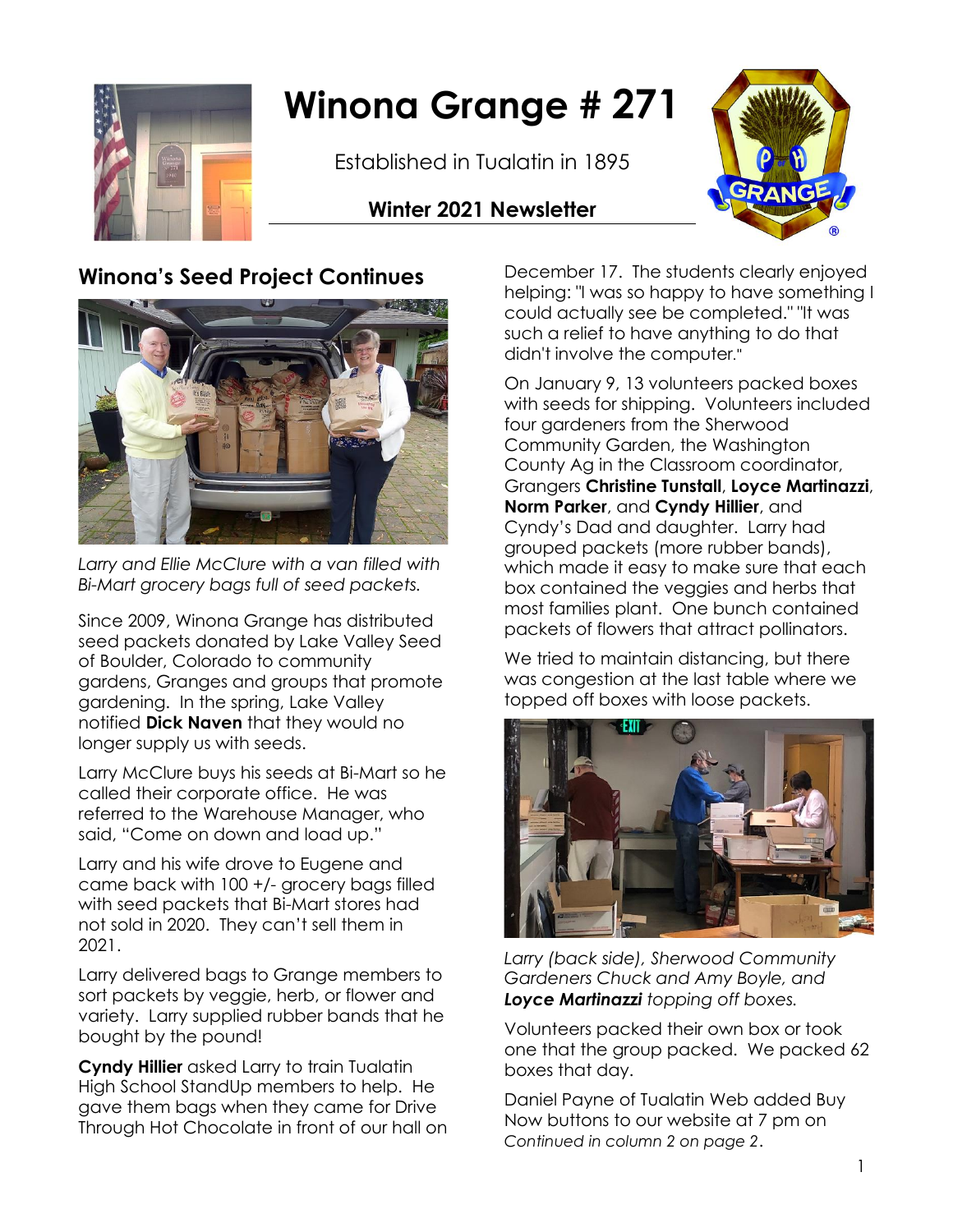### **Message from our President**

**Kathleen Milan** sent a note with her dues, saying how much she enjoys our newsletters. Kathleen joined Winona Grange in 1949, making her a **72-year member!** Kathleen, this newsletter is for you!

You may think you know what's happening with **Winona's Seed Project Continues**. But you may not know the latest. Read the article on page 1.

Because **Dick Naven** resigned as our Treasurer, members elected **Randy Beyer** to fill out the term. We will elect our full slate of officers at next November's meeting. In the Grange there are only three reasons to elect an officer prior to our biennial election: an officer resigns, misses four consecutive meetings, or fails or refuses to perform the duties of the office.

I've been asked who new member **Cyndy Hillier** is. She's attended most meetings since she joined and volunteered for several projects. But where'd she come from? What is her work? You'll find answers in the **Welcome to Our New Members** article.

What happened to our 125<sup>th</sup> anniversary celebration? It's still on hold. But we've made some progress.

- The great granddaughter of B.R. Henry, Winona's first Master, has agreed to attend our party.
- The missing book of minutes (1931-1937) was among Oswego Grange's records (see **Oswego Grange Records Donated**). Names of new members and officers from that period have been added to our 25-page two-column list. Highlights for each of those years were added to our Events and Activities list.
- The page protectors we ordered fit most, but not all of our scrapbooks.
- We need to locate more descendants of previous members. Do you know someone we should invite to our party?

**Marilyn Reiher**, Master 2020-21 m\_reiher@comcast.net 503-430-8582

#### *Continued from page 1.*

January 14. Four hours later Norene from Vancouver placed the first order. Did she have ESP or was she stalking us?

The next day **Marilyn Reiher** sent 31 emails to those who ordered from us last year. Orders arrived quickly. To date we have orders for 25 doubles and 4 singles plus 3 boxes to be delivered.

When **Dick Naven** saw the boxes stacked in the storeroom, he informed us that USPS Flat Rate boxes we got from the Post Office are not the same as USPS Regional Rate A and B boxes he used. Shipping cost would be twice as much as we charged. We've ordered Regional Rate boxes and are awaiting their delivery. Fortunately, we were shipping earlier than in previous years and those who ordered are understanding.

When the boxes arrive, we'll swap the contents and ship them. Then we'll email 75 community gardens in Oregon that haven't ordered from us previously.

#### **Oswego Grange Records Donated**



*Boxed and neatly labelled.* 

When Oswego Grange's hall burned in October 1974, their members voted to consolidated with Winona adding 76 members, many of whom immediately became active contributors.

**Loyce Martinazzi** has advocated donating Oswego's minutes, membership records, and account books to the Oswego Heritage Society. With approval from Oregon State Grange President Susan Noah, Loyce delivered two bags of documents to Mark Browne of the Society. He wrote, "Thank you so much. What a fabulous primary resource."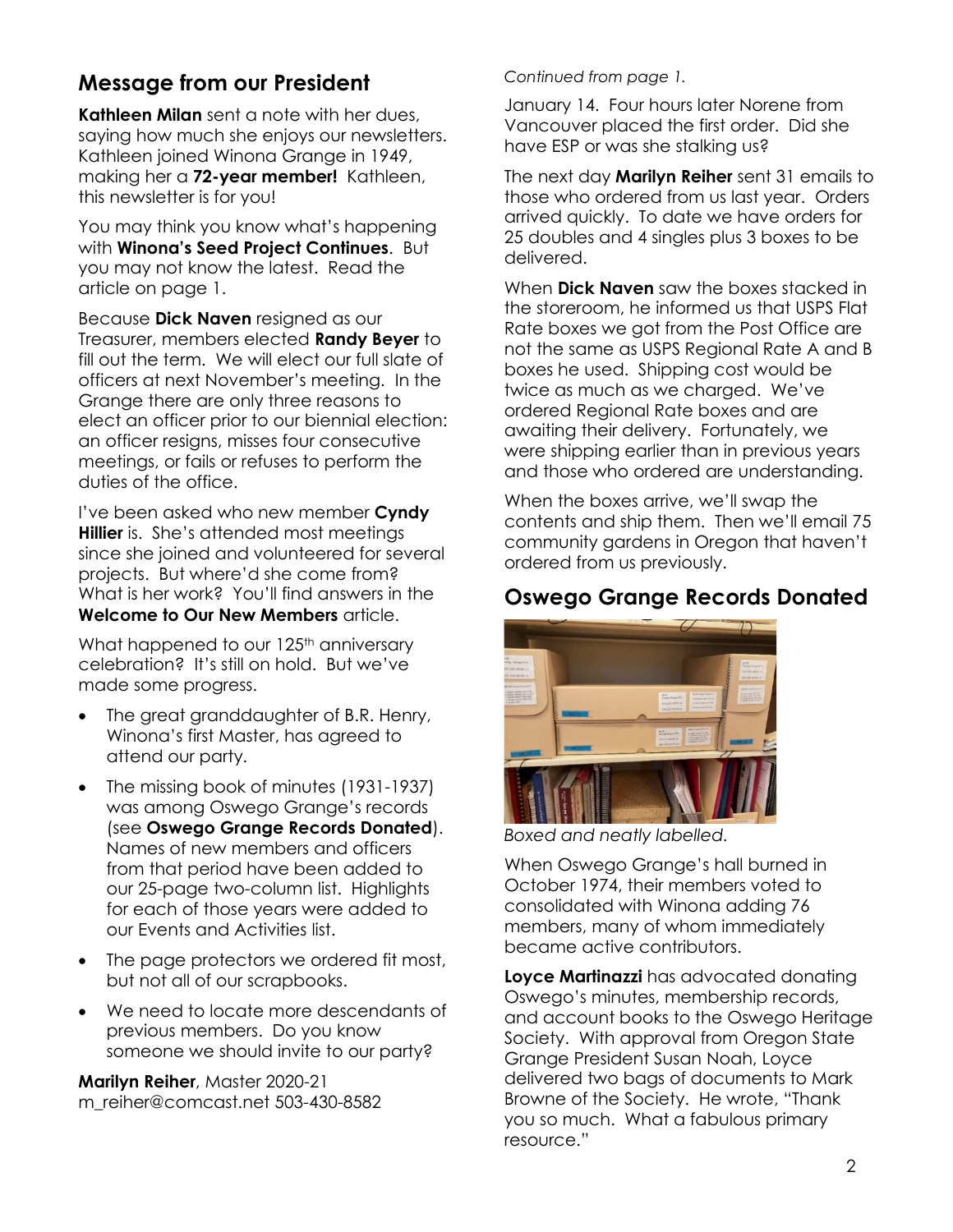## **New Treasurer Figures Out**

**Randy Beyer** is our new Treasurer. On December 18 Randy, Larry, and Marilyn met at the Beaverton Hillsdale branch of the Bank of the West to update signers on our checking and savings accounts. Randy has shown great patience and humor while getting electronic banking set up with the bank and with our utilities.



*Randy with his calculator and Norm Parker checking our account balances.*

Randy has recommended improvements to our procedures, including using Excel to create our monthly financial reports. Excel does math!

On January 25, **Norm Parker**, **Cyndy Hillier**, and Randy met at the hall to conduct a 2020 audit.

#### **Winona's 125th Anniversary**

We weren't able to celebrate our anniversary on September 19, 2020 as originally planned, but it's still our 125th year. We will commemorate it when we can.

The first event Winona Grange held was a picnic in the grove in the summer of 1896 with Mortimer Whitehead as speaker.

Who was Mortimer Whitehead? I googled and learned that he was Lecturer of the National Grange from 1877 to 79 and 1886 to 1893. He was from New Jersey. How did he happen to be in the neighborhood? I googled.

Brother Whitehead arrived in Oregon by train on May 8 and had 21 speaking

engagements booked from Portland to Ashland before the end of the month. He spoke on either "The Farmer and Tariffs" or the silver standard. Three of his speaking engagements in June were also reported in



newspapers. From July 7 to 17, he participated in the Willamette Valley Chautauqua in Gladstone with Susan B. Anthony and others.

Mortimer returned to Oregon in 1911 and delivered lecturers in Oregon City, Forest

Grove, Gresham, Gervais, Aumsville, Eugene, and Roseburg.

The *Oregon City Courier* reported "As a Grange editor and worker for the order for 35 years, he has been in every state in the Union and in Canada on Grange duty. He first introduced the subject of rural free delivery (of mail) to the National Grange in 1891 and urged the Grange to take it up. No member of the order has traveled more miles, delivered more addresses and written more papers in the interest of the order than has he."

#### **Welcome to Our New Members**

**Cyndy Hillier** is Executive Director of Tualatin Together, whose mission is to make our community a place where we talk about mental health and substance misuse challenges and actively promote the health of our youth and families by building resilience and providing resources to help people live their best lives.



Tualatin Together sponsors StandUp at the high school and is looking for ways to reach elementary and middle schoolers and their parents.

Winona has partnered with Tualatin Together to

sponsor classes in our hall on Resilient Families and QPR (Question, Persuade, Refer) suicide prevention.